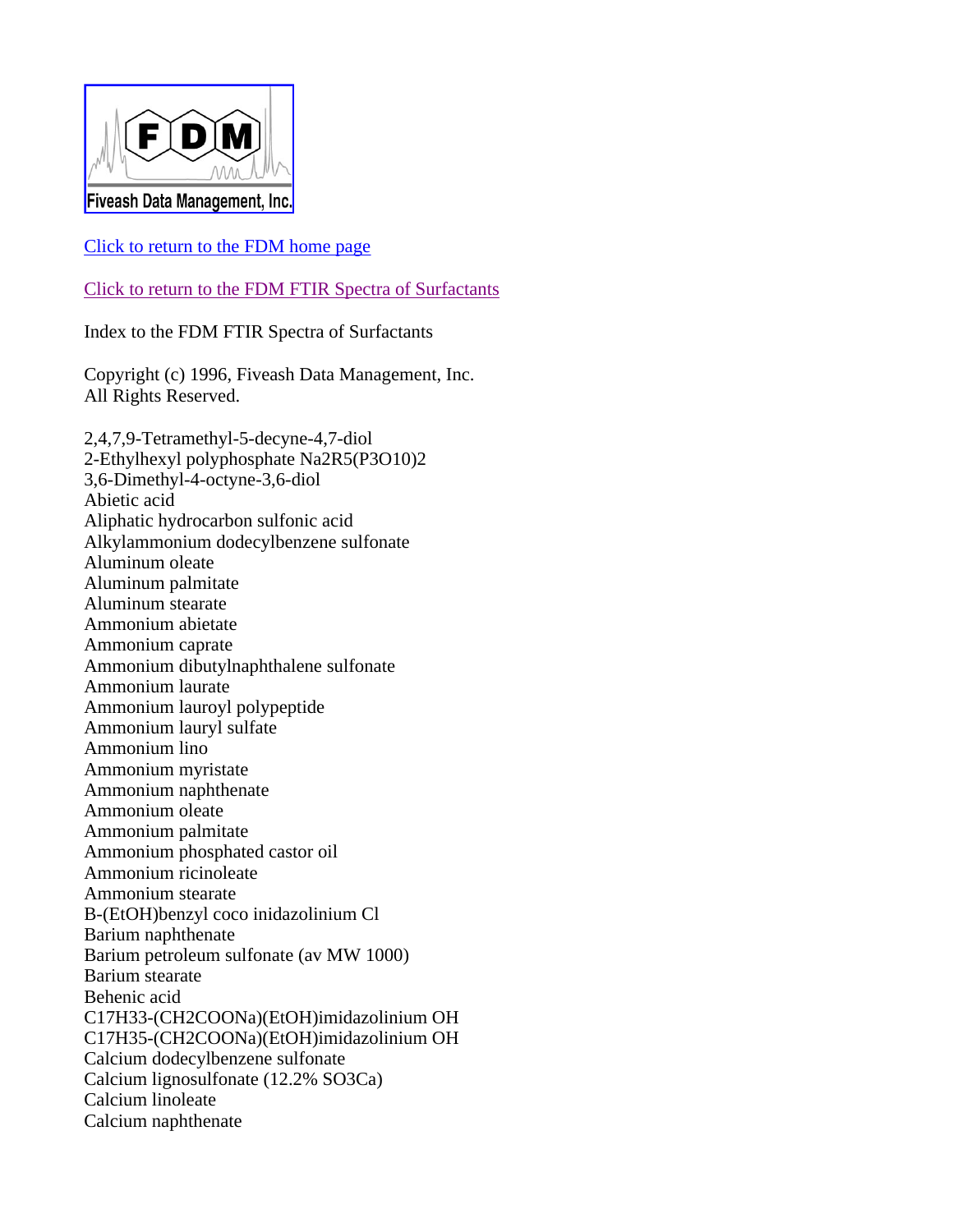Calcium oleate Calcium petroleum sulfonate (av MW 900) Calcium stearate Capric acid Capryl polyphosphate Na5R5(P3O10)2 Cetylpyridinium bromide Cobalt naphthenate Coco acid diethanolamide Coco amine Coco amine acetate Coco FA (CH2COONa)(EtOH)imidazolinium OH CocoFA-(EtOAcONa)(EtONa)imidazolinium OH Coconut fatty acids Copper naphthenate Copper oleate Copper stearate Di(hydrogenated tallow) amine Dicoco amine Diethanolammonium lauryl sulfate Diethylene glycol monolaurate Diethylene glycol monooleate Diethylene glycol monoricinoleate Diethylene glycol monostearate Dimethyl cetyl amine oxide Dimethyl coco amine Dimethyl di(coco) ammonium chloride Dimethyl di(hydrog. tallow) ammonium Cl Dimethyl hexadecyl amine Dimethyl octadecyl amine Dimethyl soya amine Dimethylethyl cetylammonium bromide Dodecylamine acetate Erucic acid Ethanolam. dibutylnaphthalene sulfonate Ethoxy tert-C 12-14 amine Ethoxy tert-C 18-24 amine Ethylene glycol monolaurate Ethylene glycol monooleate Ethylene glycol monoricinoleate Ethylene glycol monostearate Glyceryl dilaurate Glyceryl dioleate Glyceryl distearate Glyceryl monolaurate Glyceryl monooleate Glyceryl monoricinoleate Glyceryl monostearate Glyceryl phthalate resin, modified Glyceryl trioleate Guanidium ethylphenylphenol sulfonate Hexadecylamine acetate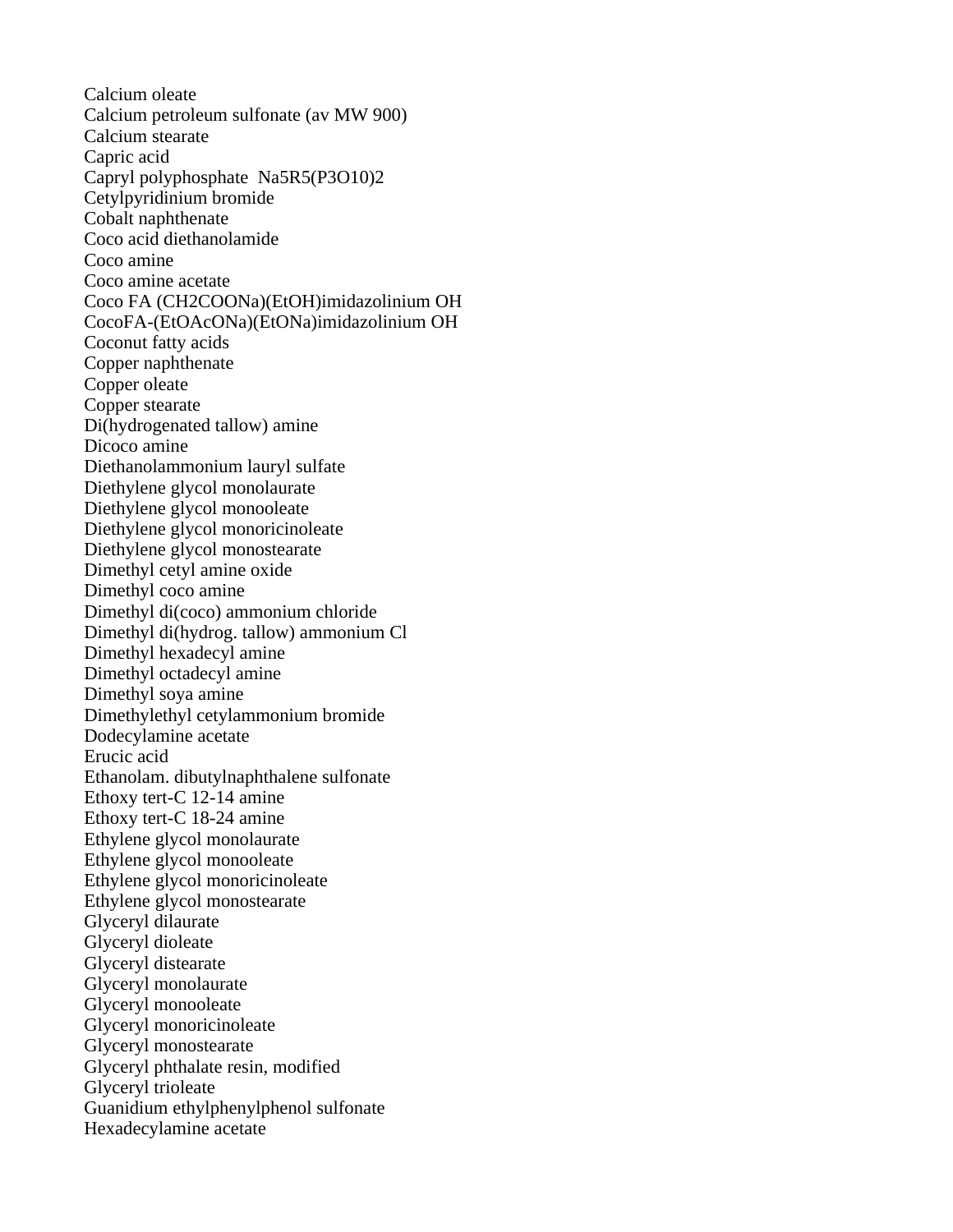Hydrogenated tallow amine Hydrogenated tallow amine acetate Iron naphthenate Iron stearate K polym. alkylnaphthalene sulfonate Lauric acid Lauric acid diethanolamide Lauric acid monoethanolamide Lauryldimethylbenzyl ammonium chloride Laurylisoquinolinium bromide Laurylpyridinium chloride Lead oleate Lead stearate Linoleic acid Lithium stearate Magnesium lauryl sulfate (wet) Magnesium oleate Magnesium stearate Manganese naphthenate Mangenese stearate Methoxypolyethylene glycol 500 cocoate Miranol C2M salt of lauryl sulfate Miranol SM salt of lauryl sulfate Morpholine linoleate Morpholine myristate Morpholine naphthenate Morpholine oleate Morpholine palmitate Morpholine ricinoleate Morpholine stearate Morpholine undecylenate Myristic acid Myristic acid diethanolamide Na coconut FA 2-hydroxyethanesulfonate Na monobutyl phenylphenol monosulfonate Na oleic 2-hydroxyethanesulfonate Na polym. alkylnaphthalene sulfonate Na sulf ethanolamine-myristic acid cond. Na sulf. ethanolamine-lauric acid cond. Na Sulfated amyl oleate Na Sulfated butyl oleate Na sulfated caster oil fatty acids Na Sulfated castor oil (2.0% org SO3) Na Sulfated castor oil (3.5% org SO3) Na sulfated cod oil Na Sulfated glycerol monolaurate Na Sulfated glycerol trioleate Na Sulfated isopropyl oleate Na sulfated lauryl (Et)4Glycol ether Na sulfated neatsfoot oil (4.5% org SO3) Na sulfated oleic acid (4.5% org SO3)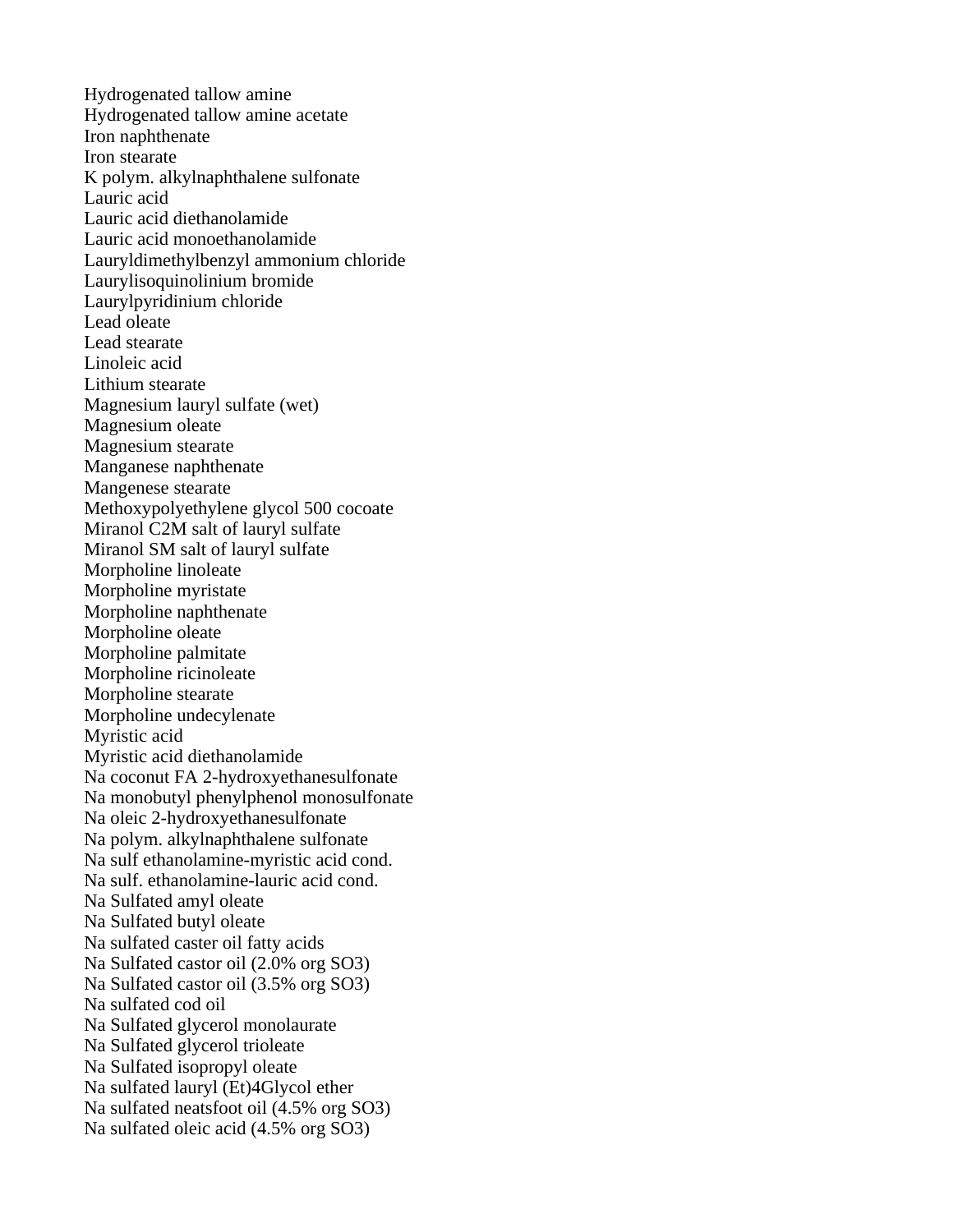Na sulfated POE nonylphenol Na sulfated POE octylphenol Na Sulfated propyl oleate Na sulfated soybean oil (4.0% org SO3) Na sulfated tallow Na sulfon. naphthalene-HCHO condensate Na2 dibutyl phenylphenol disulfonate Naphthenic acid N-beta-hydroxyethyl coco imidazoline N-beta-hydroxyethyl oleyl imidazoline N-coco-beta-aminobutyric acid N-coco-propylenediamine n-Dodecylamine NH4 monoethyl phenylphenol monosulfonate NH4 sulf nonylphenol (Et)4Glycol ether n-Hexadecylamine Nickel oleate N-Lauroyl sarcosine n-Octadecylamine N-oleoylethylenediamine formate N-Oleyl sarcosine Nonyl (CH2COONa)(EtOH)imidazolinium OH N-stearoylethylenediamine formate N-Stearoyl-palmitoyl sarcosine N-steryl-N',N'-diethylethylenediamine Ac N-steryl-N',N'-diethylethylenediamine La N-tallow-propylenediamine n-Tetradecylamine Octadecylamine acetate Octylcresoxyethoxyethyldimethylbenzyl NC Octylphenoxyethoxyethyldimethylbenzl NCl Oleic acid Oleic acid diethanolamide Oleic acid monopropanolamide Oleic acid, polyglycerol ester Oleyl amine Oleylamine acetate Palmitic acid Pentaerythritol dioleate Pentaerythritol distearate Pentaerythritol monolaurate Pentaerythritol monooleate Pentaerythritol monostearate Pentaerythritol tetraricinoleate Pentaerythritol tetrastearate Pentaerythritol trioleate POE cetyl alcohol ether (20 mol EtO) POE coco amine (10 mol EtO) POE coco amine (15 mol EtO) POE coco amine (2 mol EtO) POE coco amine (5 mol EtO)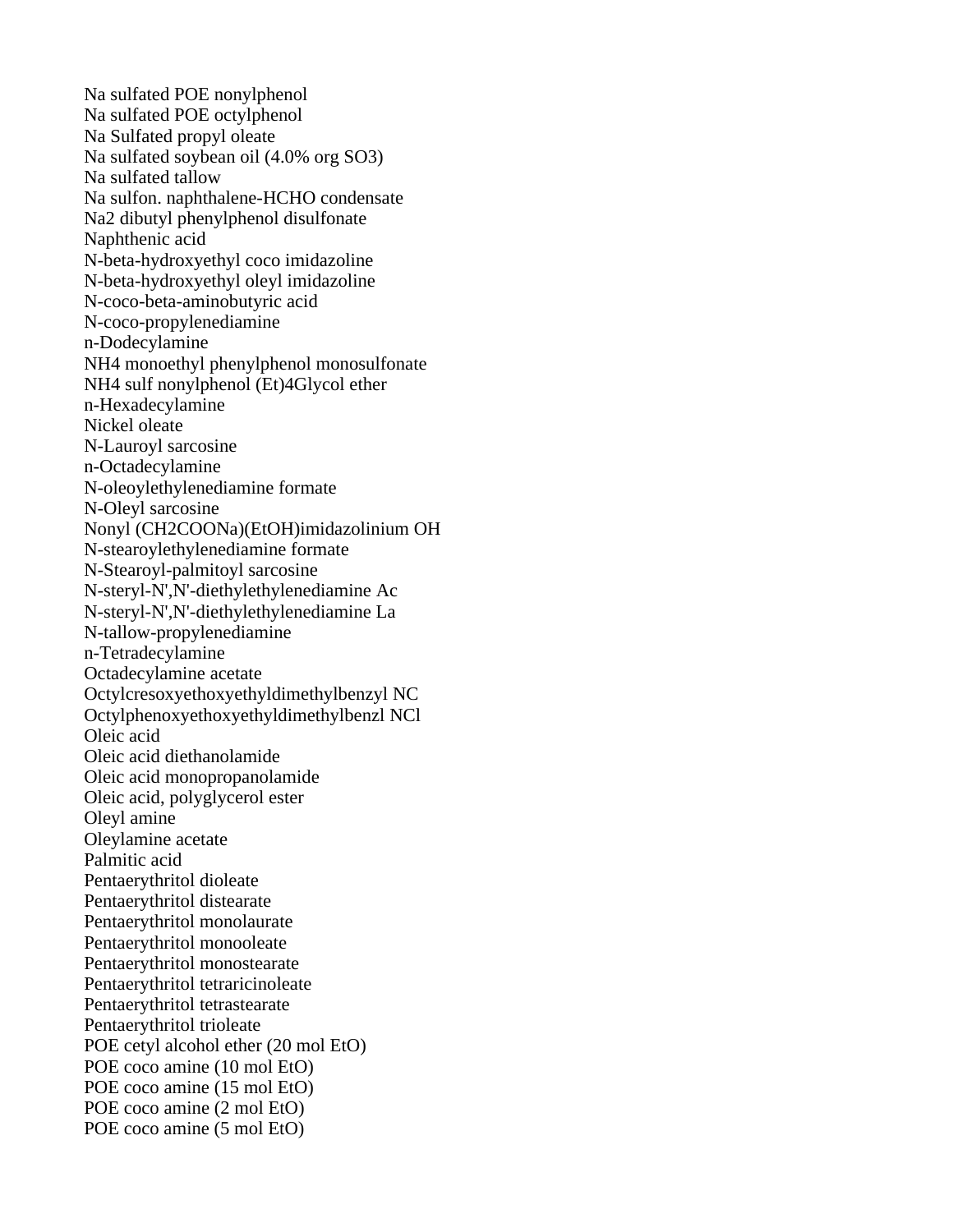POE Coco fatty acids (5 mol EtO) POE Duomeen T (3 mol EtO) POE Hydrog. tallow amide (5 mol EtO) POE Hydrog. tallow amide (50 mol EtO) POE Lanolin POE Lauric acid (14 mol EtO) POE Lauric acid (9 mol EtO) POE lauryl alcohol ether (23 mol EtO) POE lauryl alcohol ether (4 mol EtO) POE nonlyphenol (1-2 mol EtO) POE nonylphenol (10-11 mol EtO) POE nonylphenol (12 mol EtO) POE nonylphenol (15 mol EtO) POE nonylphenol (20 mol EtO) POE nonylphenol (4 mol EtO) POE nonylphenol (6 mol EtO) POE nonylphenol (8 mol EtO) POE nonylphenol (9-10 mol EtO) POE octyl phosphate (12 mol EtO) POE Oleic acid (9 mol EtO) POE oleic amide POE oleyl alcohol ether (10 mol EtO) POE oleyl alcohol ether (20 mol EtO) POE oleyl amine (2 mol EtO) POE oleyl amine (5 mol EtO) POE Polyoxypropylated stearic acid POE Red oil (10 mol EtO) POE Rosin POE rosin amine (5 mol EtO) POE Sorb monooleate (20 mol EtO; HLB 15) POE Sorb Monostear (20 mol EtO;HLB 14.9) POE Sorbitan monolaurate (20 mol EtO) POE Sorbitan Monolaurate (HLB 13.3) POE Sorbitan monooleate (HLB 10.0) POE Sorbitan monopalmitate (HLB 15.6) POE Sorbitan monostearate (4 mol EtO) POE Sorbitol oleate laurate POE soya amine (10 mol EtO) POE soya amine (15 mol EtO) POE soya amine (2 mol EtO) POE soya amine (5 mol EtO) POE Stearic acid (10 mol EtO) POE Stearic acid (5 mol EtO) POE Stearic acid (9 mol EtO) POE stearyl alcohol ether (20 mol EtO) POE stearyl amine (10 mol EtO) POE stearyl amine (2 mol EtO) POE stearyl amine (5 mol EtO) POE stearyl amine (50 mol EtO) POE Tall oil (16 mol EtO) POE tallow amine (15 mol EtO)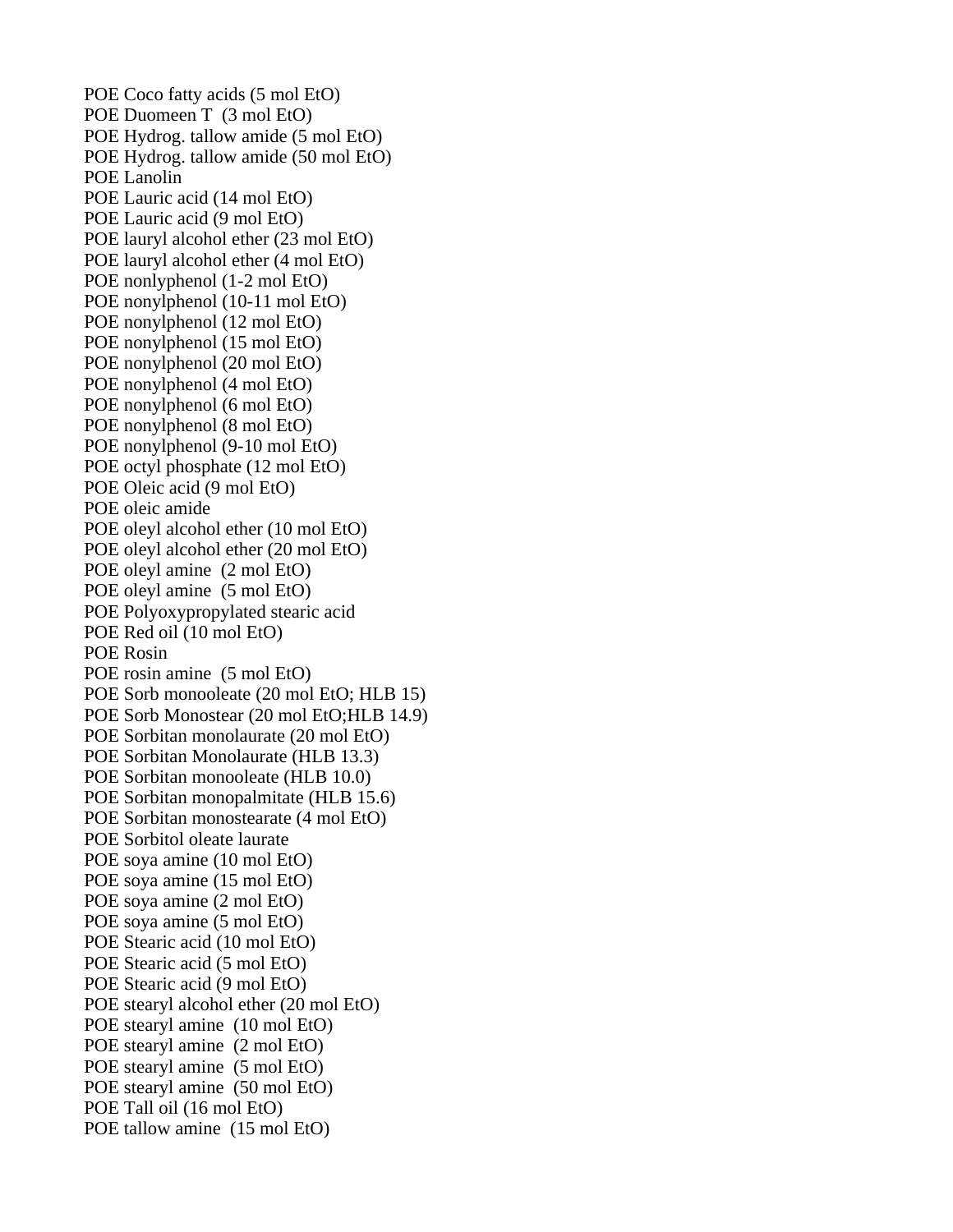POE tallow amine (2 mol EtO) POE tallow amine (5 mol EtO) POE t-dodecylmercaptoethanol (12 mol EtO POE tert-C 12-14 amine (15 mol EtO) POE tert-C 12-14 amine (5 mol EtO) POE tert-C 18-24 amine (15 mol EtO) POE tert-C 18-24 amine (25 mol EtO) POE t-octylphenol (12-13 mol EtO) POE t-octylphenol (16 mol EtO) POE t-octylphenol (3 mol EtO) POE t-octylphenol (30 mol EtO) POE t-octylphenol (40 mol EtO) POE t-octylphenol (5 mol EtO) POE t-octylphenol (7-8 mol EtO) POE t-octylphenol (9-10 mol EtO) Polyethoxylated Castor Oil (20 mol EtO) Polyethoxylated Castor Oil (40 mol EtO) Polyethylene glycol 1000 dilaurate Polyethylene glycol 1000 dioleate Polyethylene glycol 1000 monolaurate Polyethylene glycol 1000 monooleate Polyethylene glycol 1000 monoricinoleate Polyethylene glycol 1000 monostearate Polyethylene glycol 1540 dilaurate Polyethylene glycol 1540 distearate Polyethylene glycol 1540 monolaurate Polyethylene glycol 1540 monooleate Polyethylene glycol 1540 monostearate Polyethylene glycol 200 dilaurate Polyethylene glycol 200 dioleate Polyethylene glycol 200 distearate Polyethylene glycol 200 monolaurate Polyethylene glycol 200 monooleate Polyethylene glycol 200 monoricinoleate Polyethylene glycol 200 monostearate Polyethylene glycol 300 dilaurate Polyethylene glycol 300 monolaurate Polyethylene glycol 300 monooleate Polyethylene glycol 300 monostearate Polyethylene glycol 400 dilaurate Polyethylene glycol 400 dioleate Polyethylene glycol 400 distearate Polyethylene glycol 400 monolaurate Polyethylene glycol 400 monooleate Polyethylene glycol 400 monoricinoleate Polyethylene glycol 400 monostearate Polyethylene glycol 4000 dioleate Polyethylene glycol 4000 distearate Polyethylene glycol 4000 monolaurate Polyethylene glycol 4000 monooleate Polyethylene glycol 4000 monostearate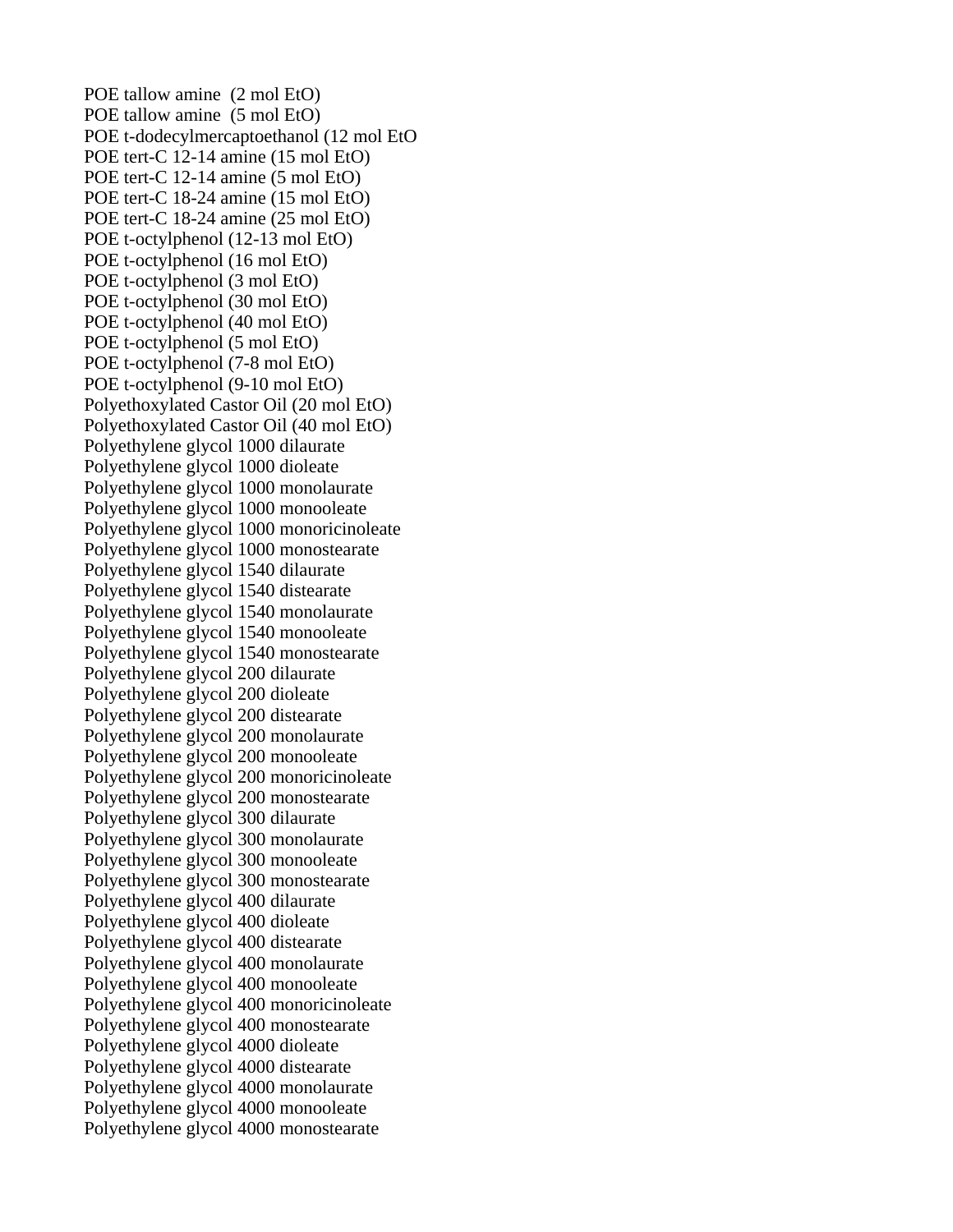Polyethylene glycol 600 dioleate Polyethylene glycol 600 distearate Polyethylene glycol 600 monolaurate Polyethylene glycol 600 monooleate Polyethylene glycol 600 monostearate Polyethylene glycol 6000 dilaurate Polyethylene glycol 6000 dioleate Polyethylene glycol 6000 distearate Polyethylene glycol 6000 monolaurate Polyethylene glycol 6000 monooleate Polyethylene glycol 6000 monostearate POP (MW  $1200$ ) + 40 % EtO POP (MW 1750) + 20% EtO POP (MW 2100) + 50% EtO Potassium abietate Potassium caprate Potassium laurate Potassium linoleate Potassium myristate Potassium oleate Potassium palmitate Potassium ricinoleate Potassium stearate Potassium undecylenate Propylene glycol monolaurate Propylene glycol monooleate Propylene glycol monostearate Ricinoleic acid Sodium 2-ethylhexylsulfate Sodium abietate Sodium alkylaryl-(OEt)2-sulfonate Sodium alkylarylpolyethoxy sulfonate Sodium benzylnaphthalene sulfonate Sodium caprate Sodium cetyl sulfate Sodium di(2-ethylhexyl)phosphate Sodium diamyl sulfosuccinate Sodium dibutylnaphthalene sulfonate Sodium dihexyl sulfosuccinate Sodium diisobutyl sulfosuccinate Sodium diisopropylnaphthalene sulfonate Sodium dioctyl sulfosuccinate Sodium ditridecyl sulfosuccinate Sodium dodecylbenzene sulfonate Sodium kerylbenzene sulfonate Sodium laurate Sodium lauryl sulfate Sodium lauryl sulfoacetate Sodium lignosulfonate (1 mol SO3Na) Sodium lignosulfonate (14.3% SO3Na) Sodium lignosulfonate (2 mol SO3Na)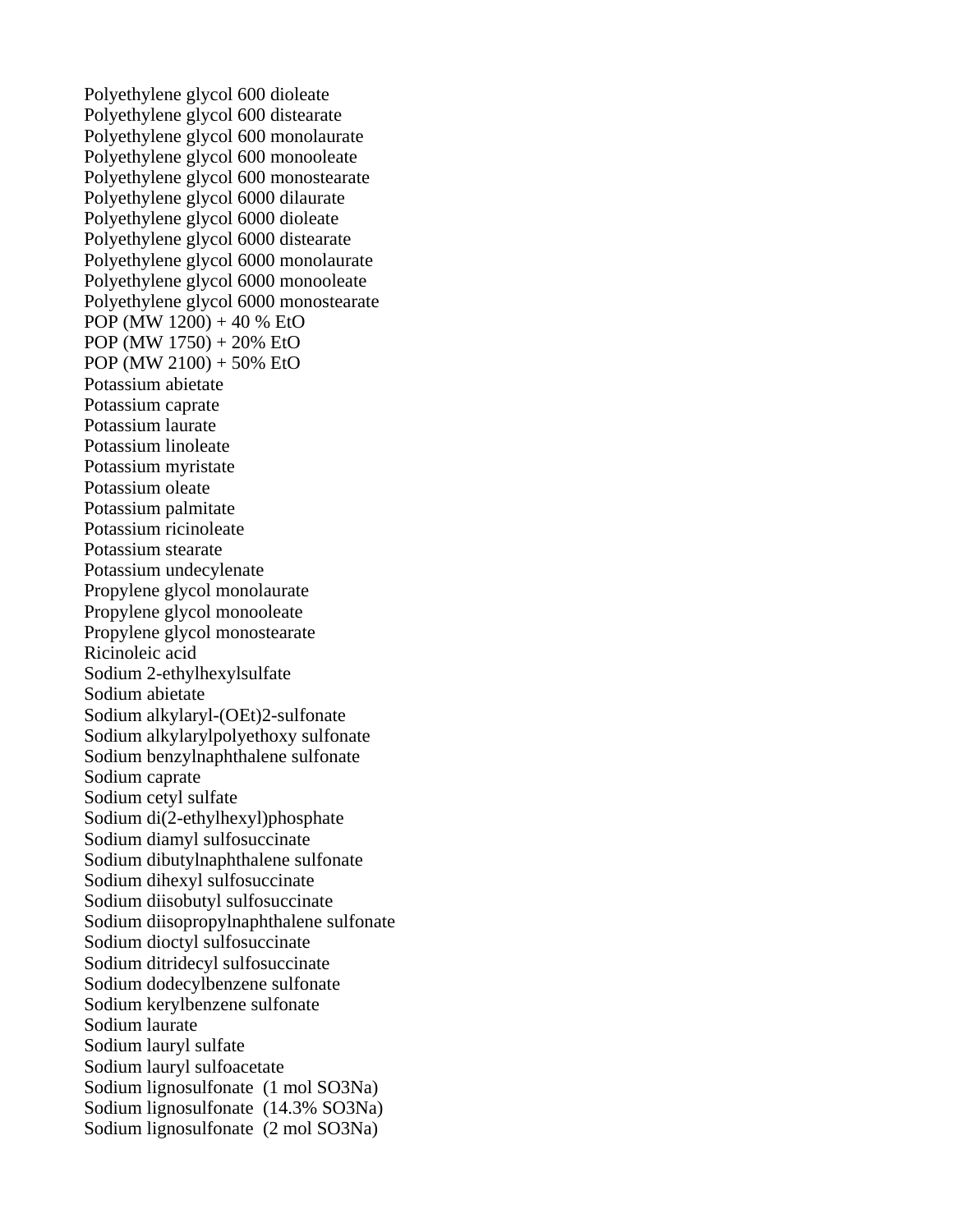Sodium lignosulfonate (3 mol SO3Na) Sodium lignosulfonate (5.4% SO3Na) Sodium linoleate Sodium monobutyldiphenyl sulfonate Sodium myristate Sodium N-alkylsulfoacetamide Sodium naphthenate Sodium N-coco-beta-aminopropionate Sodium N-cyclohexyl-N-palmitoyl taurate Sodium n-dodecylbenzene sulfonate Sodium N-lauroyl sarcosinate Sodium N-methyl-N-oleyl taurate Sodium N-methyl-N-palmitoyl taurate Sodium N-methyl-N-tall oil taurate Sodium oleate Sodium oleyl polypeptide Sodium oleyl sulfate Sodium oleyl-stearyl sulfate Sodium palmitate Sodium petroleum sulfonate (Av MW 513) Sodium petroleum sulfonate (MW 340-360) Sodium petroleum sulfonate (MW 440-450) Sodium phosphated castor oil Sodium polym. alkylbenzene sulfonate Sodium propyl sulfooleate Sodium ricinoleate Sodium salt of polym. carboxylic acids Sodium sec-heptadecyl sulfate Sodium sec-tetradecyl sulfate Sodium stearate Sodium sulfooleate Sodium toluene sulfonate Sodium xylene sulfonate Sorbitan monolaurate Sorbitan monooleate Sorbitan monopalmitate Sorbitan monostearate Sorbitan sesquioleate Sorbitan trioleate Sorbitan tristearate Soya amine Soybean phosphatides (lecithin) Stearamido propyldimethyl-B-(EtOH) NPO4 Stearic acid Stearic acid diethanolamide Stearyldimethylbenzyl ammonium chloride Strontium stearate Substituted oxazoline (Alkaterge E) Substituted oxazoline (Alkaterge T) Sucrose dipalmitate Sucrose distearate